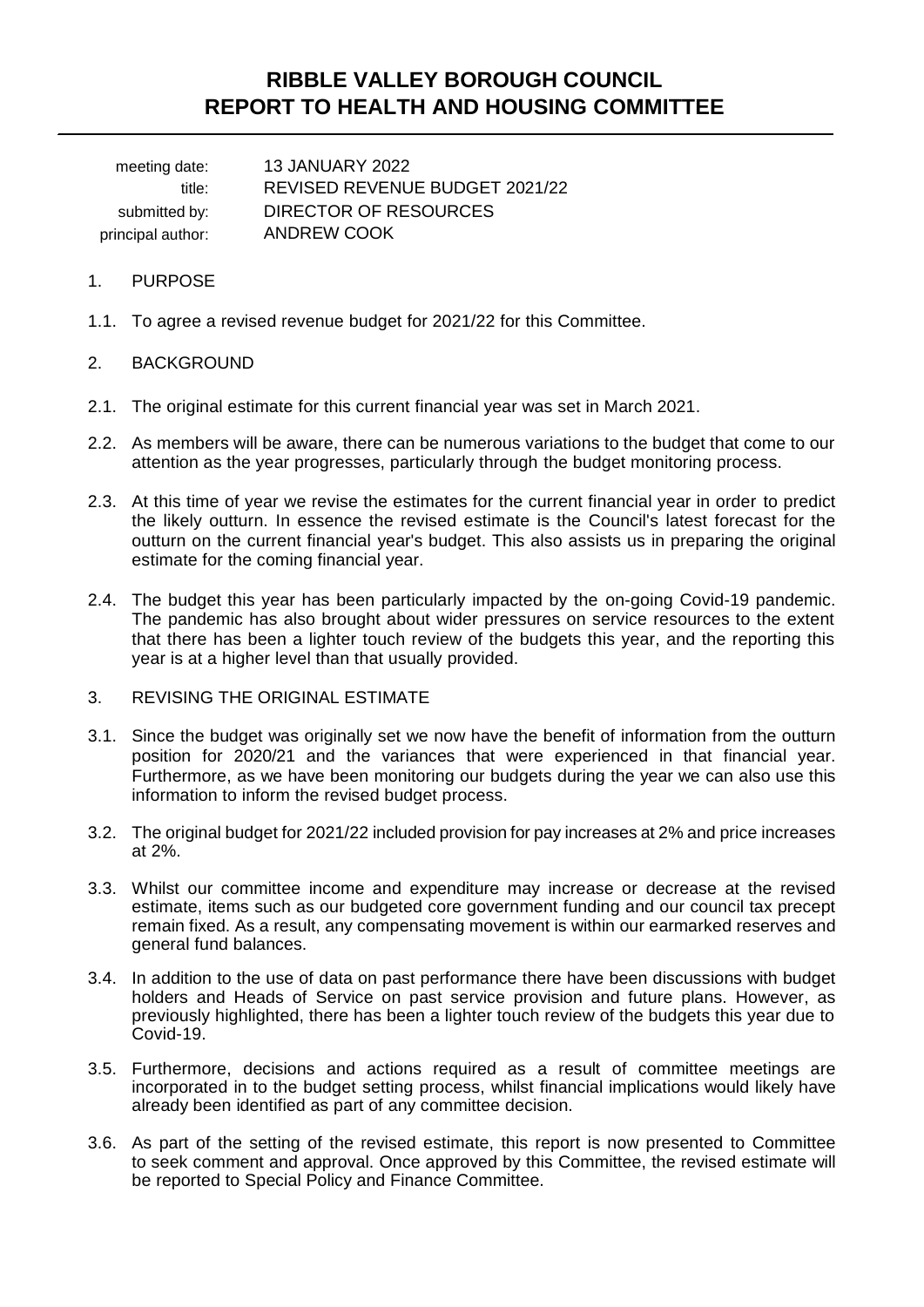3.7. The proposed revised estimate for this Committee is now presented in the following section. There are also details of the current actual position as at the end of November 2021 against the profiled Original Estimate and alongside the proposed Revised Estimate at Annex 1.

# 4. PROPOSED REVISED REVENUE BUDGET 2021/22

4.1. A comparison between the original and revised budgets for each cost centre is shown below, together with the associated movements in earmarked reserves.

| <b>Cost Centre and Description</b>                          | <b>Original</b><br><b>Estimate</b><br>2021/22 | <b>Movement</b><br>in<br><b>Expenditure</b> | <b>Movement</b><br>in Income | <b>Movement</b><br>in Support<br><b>Services</b> | <b>Movement</b><br>in Capital<br><b>Charges</b> | <b>Revised</b><br><b>Estimate</b><br>2021/22 |
|-------------------------------------------------------------|-----------------------------------------------|---------------------------------------------|------------------------------|--------------------------------------------------|-------------------------------------------------|----------------------------------------------|
| AFHOU: Affordable Rent<br>Properties                        | $-3,000$                                      | $-810$                                      | 3,420                        |                                                  | 2,280                                           | 1,890                                        |
| <b>APLAC: Alma Place Unit</b>                               | 2,350                                         | 20                                          | $-670$                       | 50                                               | 70                                              | 1,820                                        |
| <b>AWARM: Affordable Warmth</b>                             | 70                                            | 420                                         |                              |                                                  |                                                 | 490                                          |
| CLAIR: Clean Air                                            | 1,870                                         |                                             |                              | $-240$                                           |                                                 | 1,630                                        |
| <b>CLAND: Contaminated Land</b>                             | 9,360                                         |                                             |                              | 390                                              |                                                 | 9,750                                        |
| <b>CLCEM: Clitheroe Cemetery</b>                            | 39,200                                        | 4,270                                       | $-10,100$                    | 2,840                                            | 370                                             | 36,580                                       |
| <b>CLDCY: Closed Churchyards</b>                            | 5,320                                         |                                             |                              |                                                  |                                                 | 5,320                                        |
| <b>CLMKT: Clitheroe Market</b>                              | $-38,660$                                     | 4,440                                       | $-14,530$                    | 1,200                                            | $-1,320$                                        | $-48,870$                                    |
| <b>CMGHH: Community Groups -</b><br>Health & Housing        | 20,390                                        |                                             |                              | $-13,110$                                        |                                                 | 7,280                                        |
| <b>COMNL: Common Land</b>                                   | 2,400                                         |                                             |                              | $-1,690$                                         |                                                 | 710                                          |
| <b>CTBEN: Localised Council</b><br><b>Tax Support Admin</b> | 167,920                                       | $-2,700$                                    | $-8,970$                     | $-12,280$                                        |                                                 | 143,970                                      |
| DOGWD: Dog Warden & Pest<br>Control                         | 126,750                                       | 4,870                                       | 6,050                        | $-3,080$                                         |                                                 | 134,590                                      |
| <b>ENVHT: Environmental Health</b><br>Services              | 336,650                                       | $-9,920$                                    | 13,590                       | $-292,950$                                       |                                                 | 47,370                                       |
| <b>HGBEN: Housing Benefits</b>                              | 146,590                                       | 175,480                                     | $-161,520$                   | $-8,240$                                         |                                                 | 152,310                                      |
| <b>HOMEE: Home Energy</b><br>Conservation                   | 6,130                                         |                                             |                              | 270                                              |                                                 | 6,400                                        |
| <b>HOMES: Homelessness</b><br>Strategy                      | 29,000                                        | 34,610                                      | $-40,040$                    | 5,070                                            |                                                 | 28,640                                       |
| <b>HSASS: Housing Associations</b>                          | 6,510                                         |                                             |                              | 410                                              |                                                 | 6,920                                        |
| <b>HSTRA: Housing Strategy</b>                              | 47,880                                        |                                             |                              | 780                                              |                                                 | 48,660                                       |
| <b>IMPGR: Improvement Grants</b>                            | 74,200                                        |                                             | 1,660                        | $-1,800$                                         |                                                 | 74,060                                       |
| <b>JARMS: Joiners Arms</b>                                  | 42,840                                        | 3,040                                       | 5,840                        | 2,370                                            | 1,020                                           | 55,110                                       |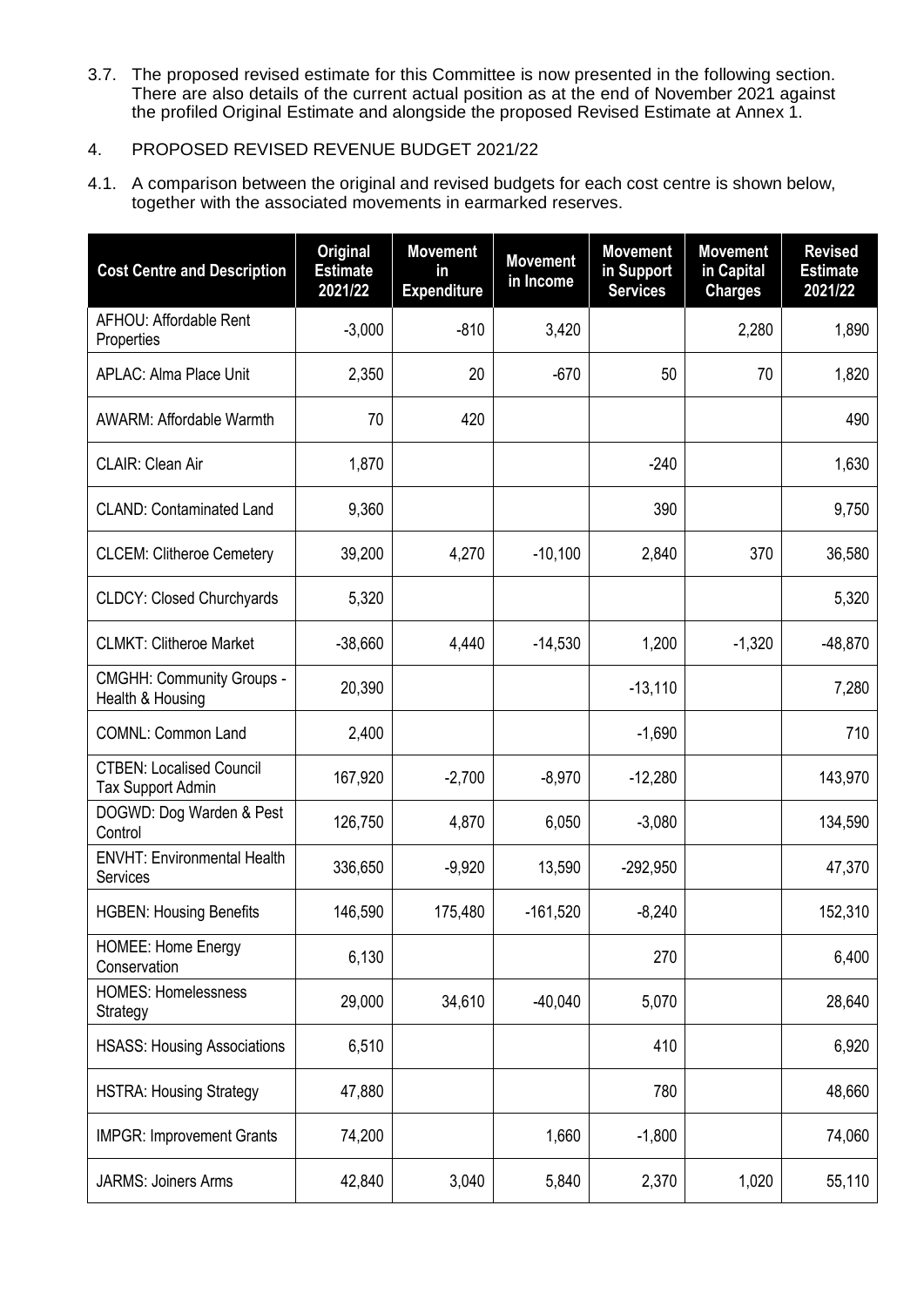| <b>Cost Centre and Description</b>                                                    | <b>Original</b><br><b>Estimate</b><br>2021/22 | <b>Movement</b><br>in.<br><b>Expenditure</b> | <b>Movement</b><br>in Income | <b>Movement</b><br>in Support<br><b>Services</b> | <b>Movement</b><br>in Capital<br><b>Charges</b> | <b>Revised</b><br><b>Estimate</b><br>2021/22 |
|---------------------------------------------------------------------------------------|-----------------------------------------------|----------------------------------------------|------------------------------|--------------------------------------------------|-------------------------------------------------|----------------------------------------------|
| <b>SHARE: Shared Ownership</b><br>Rents                                               | $-460$                                        |                                              |                              | 50                                               |                                                 | $-410$                                       |
| <b>SUPPE: Supporting People</b>                                                       | 7,420                                         | $-200$                                       | $-33,350$                    | 260                                              |                                                 | $-25,870$                                    |
| <b>UCRED: Universal Credit</b>                                                        | 22,400                                        |                                              | 1,780                        | $-1,930$                                         |                                                 | 22,250                                       |
| <b>Net Cost of Services</b>                                                           | 1,053,130                                     | 213,520                                      | $-236,840$                   | $-321,630$                                       | 2,420                                           | 710,600                                      |
| <b>Associated Movements in</b><br><b>Earmarked Reserves</b>                           |                                               |                                              |                              |                                                  |                                                 |                                              |
| HGBAL/H337<br><b>Equipment Reserve</b>                                                | $-500$                                        | $-3,980$                                     |                              |                                                  |                                                 | $-4,480$                                     |
| HGBAL/H339<br><b>Housing Related Grants</b><br>Reserve                                | 42,820                                        | 18,710                                       | $-28,670$                    |                                                  |                                                 | 32,860                                       |
| <b>Net Cost of Services after</b><br><b>Movements in Earmarked</b><br><b>Reserves</b> | 1,095,450                                     | 228,250                                      | $-265,510$                   | $-321,630$                                       | 2,420                                           | 738,980                                      |

4.2. The difference between the revised and original estimate is a decrease in the net cost of services of £342,530 or a decrease in the net cost of services of £356,470 after allowing for movements in earmarked reserves.

# 5. EARMARKED RESERVES

- 5.1. In the original estimate for 2021/22 this Committee planned a net transfer of £42,320 to earmarked reserves. In revising this Committee's estimates, the proposal included here is a net transfer of £28,380 to earmarked reserves in 2021/22.
- 5.2. The table below provides a summary of the DRAFT revised estimate for 2021/22 together with the budgeted impact on the relevant earmarked reserves. Also detailed is a summary of the reasons for the movements in the earmarked reserves.

|                                        | <b>DRAFT</b><br><b>Revised</b><br><b>Estimate</b><br>2021/22 | <b>Reason for Movement in Earmarked Reserve</b>                                                                                                                                                                                                                                                                                                                                                               |
|----------------------------------------|--------------------------------------------------------------|---------------------------------------------------------------------------------------------------------------------------------------------------------------------------------------------------------------------------------------------------------------------------------------------------------------------------------------------------------------------------------------------------------------|
| <b>Net Cost of Services</b>            | 710,600                                                      |                                                                                                                                                                                                                                                                                                                                                                                                               |
| HGBAL/H337<br><b>Equipment Reserve</b> | $-4,480$                                                     | Estimated transfers from the Equipment Reserve as<br>follows:<br>-£3,980 transfer from the Dog Warden Signs (Equipment)<br>Reserve to fund planned purchase and installation of new<br>Public Space Protection Order dog signs in-year.<br>-£500 transfer from the Joiners Arms Furniture and<br>Equipment Reserve to pay for part of the estimated<br>furniture and equipment costs at Joiners Arms in-year. |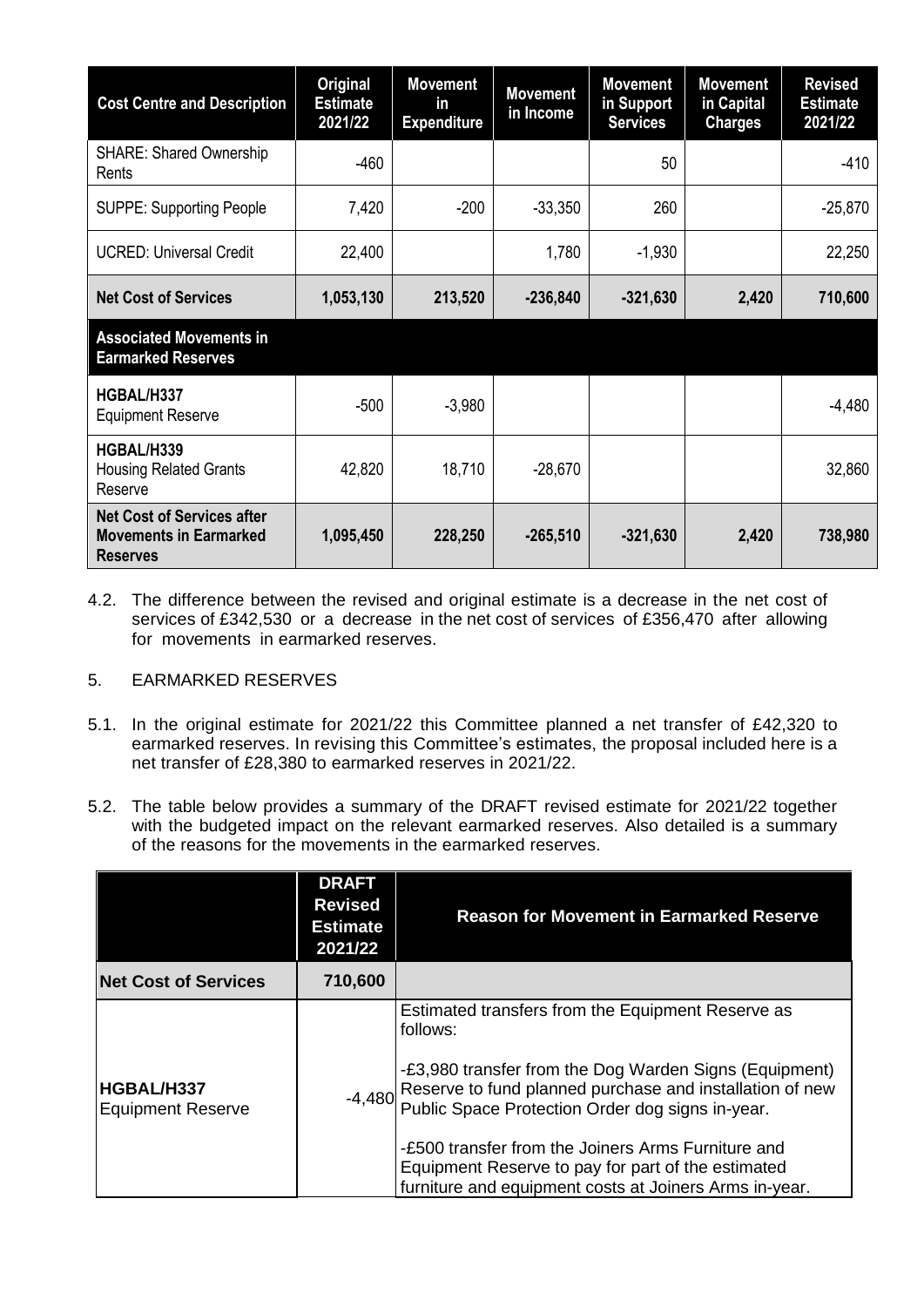|                                                                                | <b>DRAFT</b><br><b>Revised</b><br><b>Estimate</b><br>2021/22 | <b>Reason for Movement in Earmarked Reserve</b>                                                                                                                                                                                                                                                                                                                                                                                                                                                                                                                                                                                                                                                                                                       |
|--------------------------------------------------------------------------------|--------------------------------------------------------------|-------------------------------------------------------------------------------------------------------------------------------------------------------------------------------------------------------------------------------------------------------------------------------------------------------------------------------------------------------------------------------------------------------------------------------------------------------------------------------------------------------------------------------------------------------------------------------------------------------------------------------------------------------------------------------------------------------------------------------------------------------|
| HGBAL/H339<br><b>Housing Related Grants</b><br>Reserve                         |                                                              | Estimated net transfers to the Housing Related Grants<br>Reserve as follows:<br>+£33,350 estimated transfer of Domestic Abuse Support<br>new burdens funding received to the Domestic Abuse<br>Support Reserve, awaiting consideration of whether the<br>Council will incur any additional expenditure to provide<br>32,860 strategy, assessment, administration and reporting support<br>to Lancashire County Council relating to their new duty<br>under the Domestic Abuse Bill to provide support to victims<br>of domestic abuse and their children residing within safe<br>accommodation.<br>-£490 estimated transfer of ring-fenced grant funding from<br>the Affordable Warmth Reserve to fund some affordable<br>warmth expenditure in-year. |
| <b>Net Cost of Services</b><br>after Movements in<br><b>Earmarked Reserves</b> | 738,980                                                      |                                                                                                                                                                                                                                                                                                                                                                                                                                                                                                                                                                                                                                                                                                                                                       |

- 6. KEY MOVEMENTS FROM ORIGINAL ESTIMATE TO REVISED ESTIMATE
- 6.1. Within the proposed revised estimate there are a number of substantial movements that increase or decrease the net cost of services total, and these are summarised in the table below. The variances shown are prior to movements in earmarked reserves.

| <b>Description</b>                                                                                                                                                                                                                                                                                                                                                                                                                                                                                                                                                                                                                                                                                                                                                                                                                                                                                                                                                                                                                                                              | <b>Variance -</b><br><b>Original Estimate</b><br>2021/22 to<br><b>Revised Estimate</b><br>2021/22<br>£ |
|---------------------------------------------------------------------------------------------------------------------------------------------------------------------------------------------------------------------------------------------------------------------------------------------------------------------------------------------------------------------------------------------------------------------------------------------------------------------------------------------------------------------------------------------------------------------------------------------------------------------------------------------------------------------------------------------------------------------------------------------------------------------------------------------------------------------------------------------------------------------------------------------------------------------------------------------------------------------------------------------------------------------------------------------------------------------------------|--------------------------------------------------------------------------------------------------------|
| <b>VARIOUS - Support Services</b><br>Estimated net reduction in support services recharges across most Health and Housing<br>Committee cost centres, due to reductions in estimated net expenditure in several<br>support service areas, the biggest reductions being as follows:<br>Chief Executive's recharge to Environmental Health Services, -£293,460. Of this,<br>£174,350 is due to Environmental Health staff time being diverted to Covid-19<br>pandemic response work in-year and £119,110 is due to lower net expenditure in<br>the Chief Executive's department, including less employee costs as a result of<br>staff vacancies within Environmental Health Services.<br>Economic Development and Planning department recharge to Community<br>Groups - Health & Housing, -£13,110. Due to less time input to community<br>groups development by the re-organised posts in the Economic Development<br>team.<br>Resources department recharge to Local Council Tax Support Admin, -£11,800.<br>Due to a reduction in net expenditure in the Resources department. | $-321,630$                                                                                             |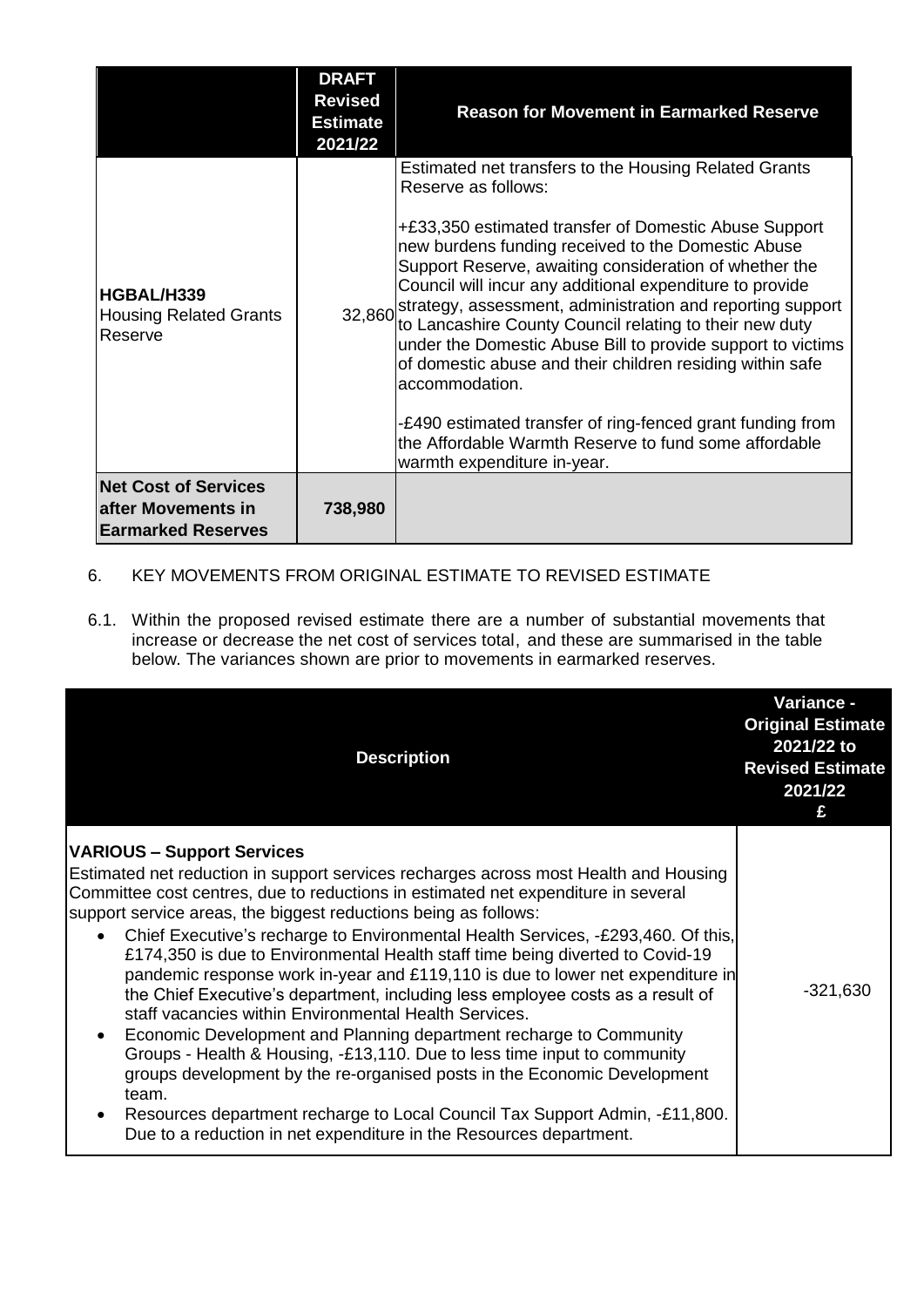| <b>Description</b>                                                                                                                                                                                                                                                                                                                                                                                                                                                                                                                                                    | Variance -<br><b>Original Estimate</b><br>2021/22 to<br><b>Revised Estimate</b><br>2021/22<br>£ |
|-----------------------------------------------------------------------------------------------------------------------------------------------------------------------------------------------------------------------------------------------------------------------------------------------------------------------------------------------------------------------------------------------------------------------------------------------------------------------------------------------------------------------------------------------------------------------|-------------------------------------------------------------------------------------------------|
| <b>SUPPE - Supporting People</b><br>Domestic Abuse Support new burdens funding was received from DLUHC in 2021/22 in<br>relation to the Council's responsibility to provide strategy, assessment, administration and<br>reporting support to Lancashire County Council relating to their duty under the Domestic<br>Abuse Bill to provide support to victims of domestic abuse and their children residing<br>within safe accommodation. The Council was informed of the funding after the original<br>estimate budget was set.                                       | $-33,350$                                                                                       |
| At this stage it is planned to set aside this funding in an earmarked reserve at year-end<br>awaiting consideration of whether the Council will incur any additional expenditure.                                                                                                                                                                                                                                                                                                                                                                                     |                                                                                                 |
| <b>CLMKT - Clitheroe Market</b><br>Increased stalls and pitches income due to higher demand from traders than budgeted<br>for. The budget at the Original Estimate was set on a prudent basis for stalls and pitches<br>income.                                                                                                                                                                                                                                                                                                                                       | $-14,630$                                                                                       |
| <b>HGBEN - Housing Benefits</b><br>Increased housing benefits administration grant and other new burdens grant income and<br>funding received in-year from the DWP and DLUHC. The Council was informed of the<br>funding after the original estimate budget was set.                                                                                                                                                                                                                                                                                                  | $-8,690$                                                                                        |
| <b>HOMES - Homelessness Strategy</b><br>The Council has received additional homelessness funding from DLUHC in-year to target<br>homelessness prevention support on rough sleepers, ex-offenders and those facing<br>eviction due to Covid-19 related rent arrears. Most of this grant funding must be matched<br>by additional extra expenditure, but £8,000 is likely to fund previously budgeted for<br>emergency accommodation costs for rough sleepers and those at risk of rough sleeping.                                                                      | $-8,000$                                                                                        |
| <b>CLCEM - Clitheroe Cemetery</b><br>Estimated cemetery fees and charges income is increased because income for the year<br>to date is higher than budgeted for in this demand-led service area. The main areas of<br>increased income were interments, monuments fees and exclusive burial rights.                                                                                                                                                                                                                                                                   | $-7,110$                                                                                        |
| <b>CTBEN - Local Council Tax Support Admin</b><br>Actual Local Council Tax Support administration grant received from DLUHC for 2021/22<br>was higher than originally budgeted for. The Council was informed of the yearly allocation<br>after the original estimate budget was set.                                                                                                                                                                                                                                                                                  | $-5,440$                                                                                        |
| <b>UARMS - Joiners Arms</b><br>No rent and service charge income is expected from flats 1 and 2 in-year because they<br>are expected to be out of service all year whilst waiting for the Joiners Arms Roof<br>Renewal and Flats 1 and 2 Renovation capital schemes to be completed. Set against this<br>the Council is temporarily using another of its properties on Peel Street as a homeless<br>unit whilst flats 1 and 2 are out of service, before it is leased out as an Affordable Rent<br>property, and some rent income will be received for this property. | $+5,650$                                                                                        |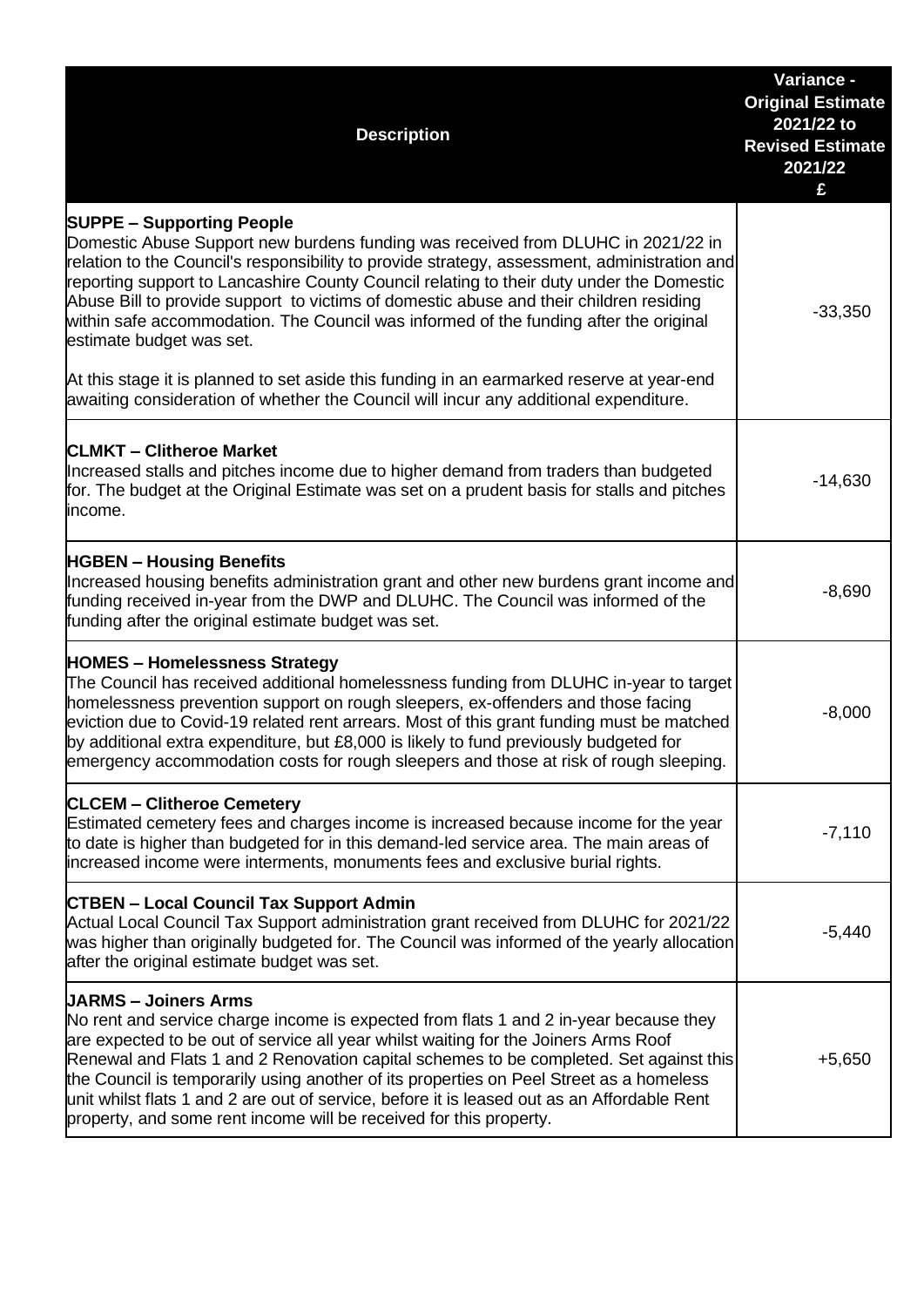| <b>Description</b>                                                                                                                                                                                                                                                                                                                                                                                                                                                                                                                                                                                                                              | Variance -<br><b>Original Estimate</b><br>2021/22 to<br><b>Revised Estimate</b><br>2021/22<br>£ |
|-------------------------------------------------------------------------------------------------------------------------------------------------------------------------------------------------------------------------------------------------------------------------------------------------------------------------------------------------------------------------------------------------------------------------------------------------------------------------------------------------------------------------------------------------------------------------------------------------------------------------------------------------|-------------------------------------------------------------------------------------------------|
| DOGWD - Dog Warden & Pest Control<br>Estimated reduced rodent pest treatments income for the year, because less treatments<br>were undertaken in summer 2021 due to Covid-19 restrictions and the service has not<br>been offered since August 2021 because of sick leave and the Pest Control Officer post<br>being vacant from December 2021.                                                                                                                                                                                                                                                                                                 | $+7,010$                                                                                        |
| <b>ENVHT - Environmental Health Services</b><br>Estimated net under-recovery of income from private water supplies sampling and risk<br>assessments work in-year. This is because priority sample work only will be undertaken<br>in-year, due to the reduced Environmental Health team staff resources, caused by<br>vacancies, being focused on other priority areas of work.                                                                                                                                                                                                                                                                 | $+7,570$                                                                                        |
| <b>HGBEN - Housing Benefits</b><br>From 2021/22 revised estimate onwards an increase in net costs for rent allowances is<br>being budgeted for. This is because there are a reducing number of housing benefits<br>cases which include overpayments due to increased electronic data matching at initial<br>housing benefit claim stage. The Council have previously received more income for<br>overpayments cases paid, from a combination of partial subsidy grant received and any<br>overpayments then invoiced for recovery by the Council. Thus, budgeting for less<br>overpayments cases means higher net costs in-year going forwards. | $+25,920$                                                                                       |

- 7. CONCLUSION
- 7.1. The difference between the revised and original estimate is a decrease in the net cost of services of £356,470 after allowing for transfers to and from earmarked reserves.
- 8. RISK ASSESSMENT
- 8.1. The approval of this report may have the following implications:
	- Resources: Approval of the revised estimate would see a decrease in net expenditure of £356,470 after movements in earmarked reserves.
	- Technical, Environmental and Legal: None identified.
	- Political: None identified.
	- Reputation: Sound financial planning safeguards the reputation of the Council.
	- Equality and Diversity Equality and diversity issues are considered in the provision of all Council services.
- 9. RECOMMENDED THAT COMMITTEE
- 9.1. Approve the revenue revised estimate for 2021/22, as set out on pages 2 and 3.

HH1-22/AC/AC 4 January 2022

SENIOR ACCOUNTANT **Example 20 SENIOR ACCOUNTANT** DIRECTOR OF RESOURCES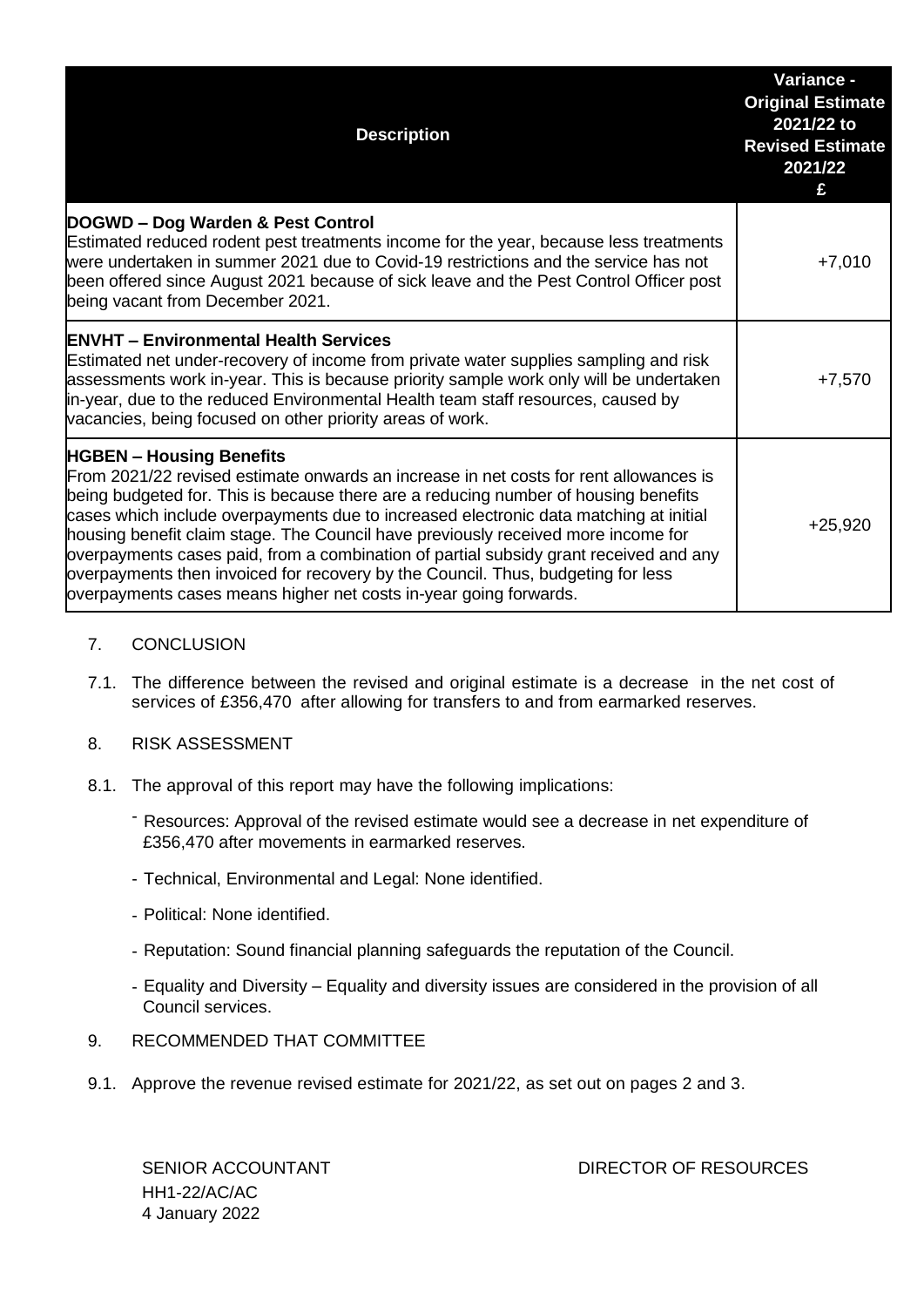### **ANNEX 1 ACTUAL TO THE END COF NOVEMBER 2021 WITH ORIGINAL ESTIMATE 2021/22 AND PROPOSED REVISED ESTIMATE 2021/22**

| <b>Description</b>                                | <b>Original</b><br><b>Estimate to</b><br>end of<br><b>November</b><br>2021 | <b>Actual and</b><br><b>Commitments</b><br>to end of<br><b>November</b><br>2021 | <b>Full Year</b><br><b>Original</b><br><b>Estimate</b> | <b>Proposed</b><br><b>Revised</b><br><b>Estimate</b> |
|---------------------------------------------------|----------------------------------------------------------------------------|---------------------------------------------------------------------------------|--------------------------------------------------------|------------------------------------------------------|
| <b>AFHOU: Affordable Rent Properties</b>          | $-8,193$                                                                   | $-4,481$                                                                        | $-3,000$                                               | 1,890                                                |
| <b>APLAC: Alma Place Unit</b>                     | $-202$                                                                     | $-1,238$                                                                        | 2,350                                                  | 1,820                                                |
| <b>AWARM: Affordable Warmth</b>                   | 48                                                                         | 217                                                                             | 70                                                     | 490                                                  |
| <b>CLAIR: Clean Air</b>                           | 354                                                                        | 1,048                                                                           | 1,870                                                  | 1,630                                                |
| <b>CLAND: Contaminated Land</b>                   | 0                                                                          | 0                                                                               | 9,360                                                  | 9,750                                                |
| <b>CLCEM: Clitheroe Cemetery</b>                  | $-2,778$                                                                   | $-19,705$                                                                       | 39,200                                                 | 36,580                                               |
| <b>CLDCY: Closed Churchyards</b>                  | 5,320                                                                      | 4,551                                                                           | 5,320                                                  | 5,320                                                |
| <b>CLMKT: Clitheroe Market</b>                    | $-114,403$                                                                 | $-128,738$                                                                      | $-38,660$                                              | $-48,870$                                            |
| CMGHH: Community Groups - Health &<br>Housing     | 0                                                                          | 0                                                                               | 20,390                                                 | 7,280                                                |
| <b>COMNL: Common Land</b>                         | 462                                                                        | 0                                                                               | 2,400                                                  | 710                                                  |
| <b>CTBEN: Localised Council Tax Support Admin</b> | $-15,816$                                                                  | $-25,682$                                                                       | 167,920                                                | 143,970                                              |
| DOGWD: Dog Warden & Pest Control                  | 10,137                                                                     | 10,669                                                                          | 126,750                                                | 134,590                                              |
| <b>ENVHT: Environmental Health Services</b>       | $-100,729$                                                                 | $-104.851$                                                                      | 336,650                                                | 47,370                                               |
| <b>HGBEN: Housing Benefits</b>                    | 145,174                                                                    | 116,486                                                                         | 146,590                                                | 152,310                                              |
| <b>HOMEE: Home Energy Conservation</b>            | 296                                                                        | 0                                                                               | 6,130                                                  | 6,400                                                |
| <b>HOMES: Homelessness Strategy</b>               | $-41,580$                                                                  | $-60,219$                                                                       | 29,000                                                 | 28,640                                               |
| <b>HSASS: Housing Associations</b>                | 0                                                                          | 0                                                                               | 6,510                                                  | 6,920                                                |
| <b>HSTRA: Housing Strategy</b>                    | 6,548                                                                      | 5,705                                                                           | 47,880                                                 | 48,660                                               |
| <b>IMPGR: Improvement Grants</b>                  | $-19,178$                                                                  | $-19,480$                                                                       | 74,200                                                 | 74,060                                               |
| <b>JARMS: Joiners Arms</b>                        | 7,523                                                                      | 7,327                                                                           | 42,840                                                 | 55,110                                               |
| <b>SHARE: Shared Ownership Rents</b>              | $-1,330$                                                                   | $-1,329$                                                                        | $-460$                                                 | $-410$                                               |
| <b>SUPPE: Supporting People</b>                   | 200                                                                        | $-33,351$                                                                       | 7,420                                                  | $-25,870$                                            |